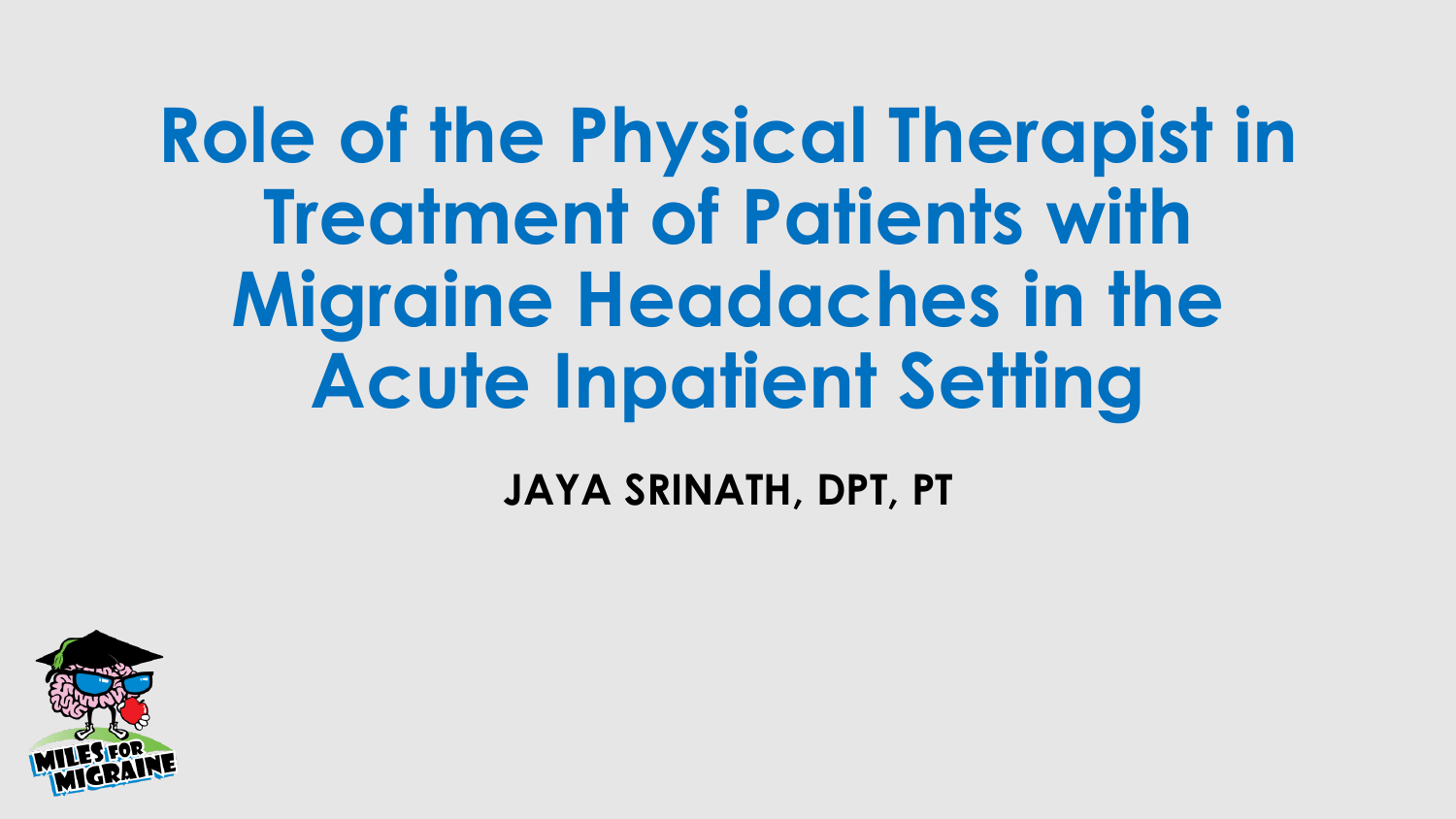#### **Outline**

- Physical Therapy Process/Evaluation
- Physical Therapy Component of Dry Needling Practice
- Muscles Targeted for Treatment of Migraine Headaches

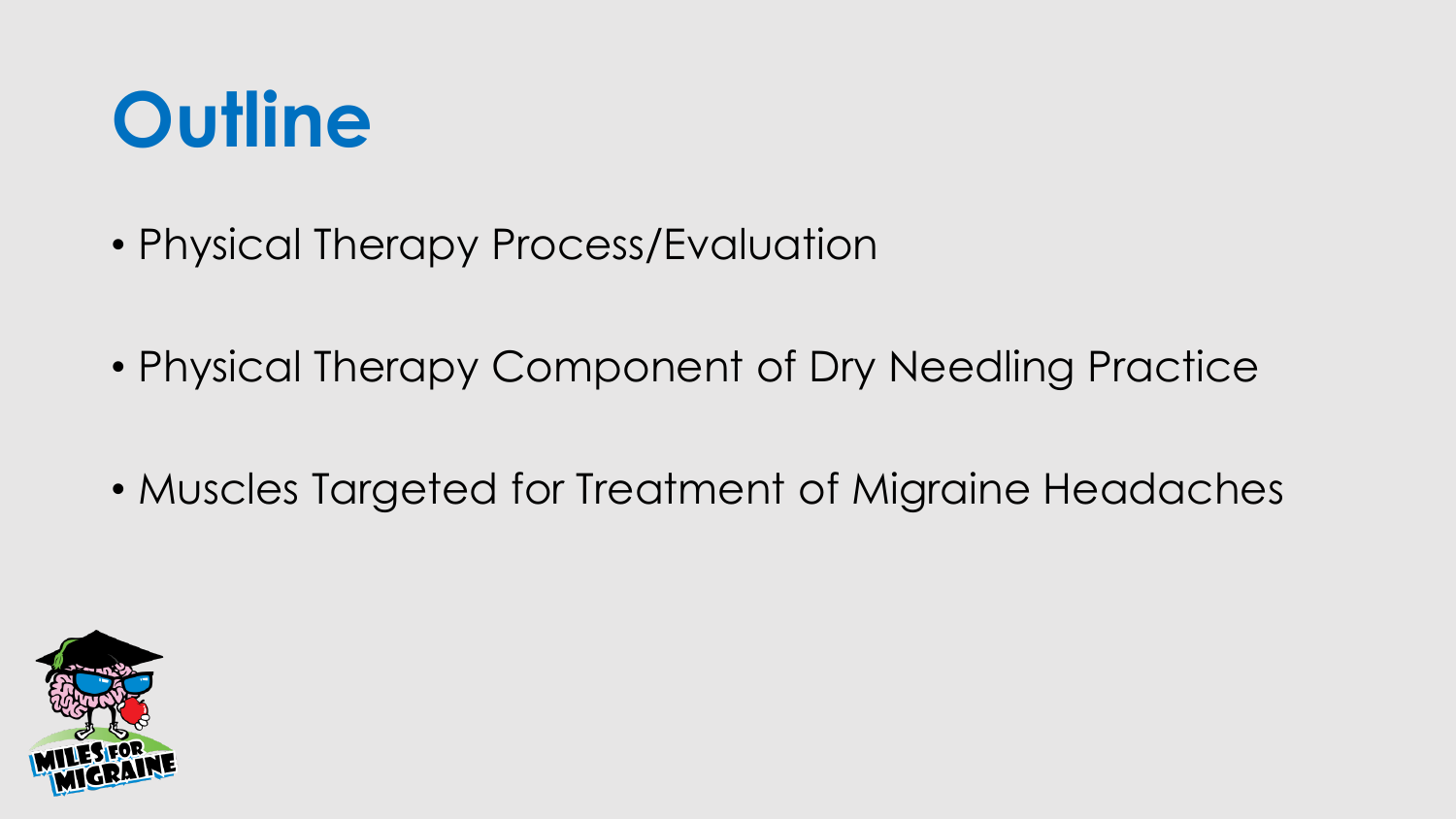# **Physical Therapy Process Roadmap**

- Physical therapist (PT) receives orders from physician to see patient admitted with a migraine headache.
- PT reviews case history from patient chart.
- PT completes patient evaluation.
- PT educates patient on treatment plan, including therapeutic exercise, postural education, cervical traction and integrative dry needling (IDN).

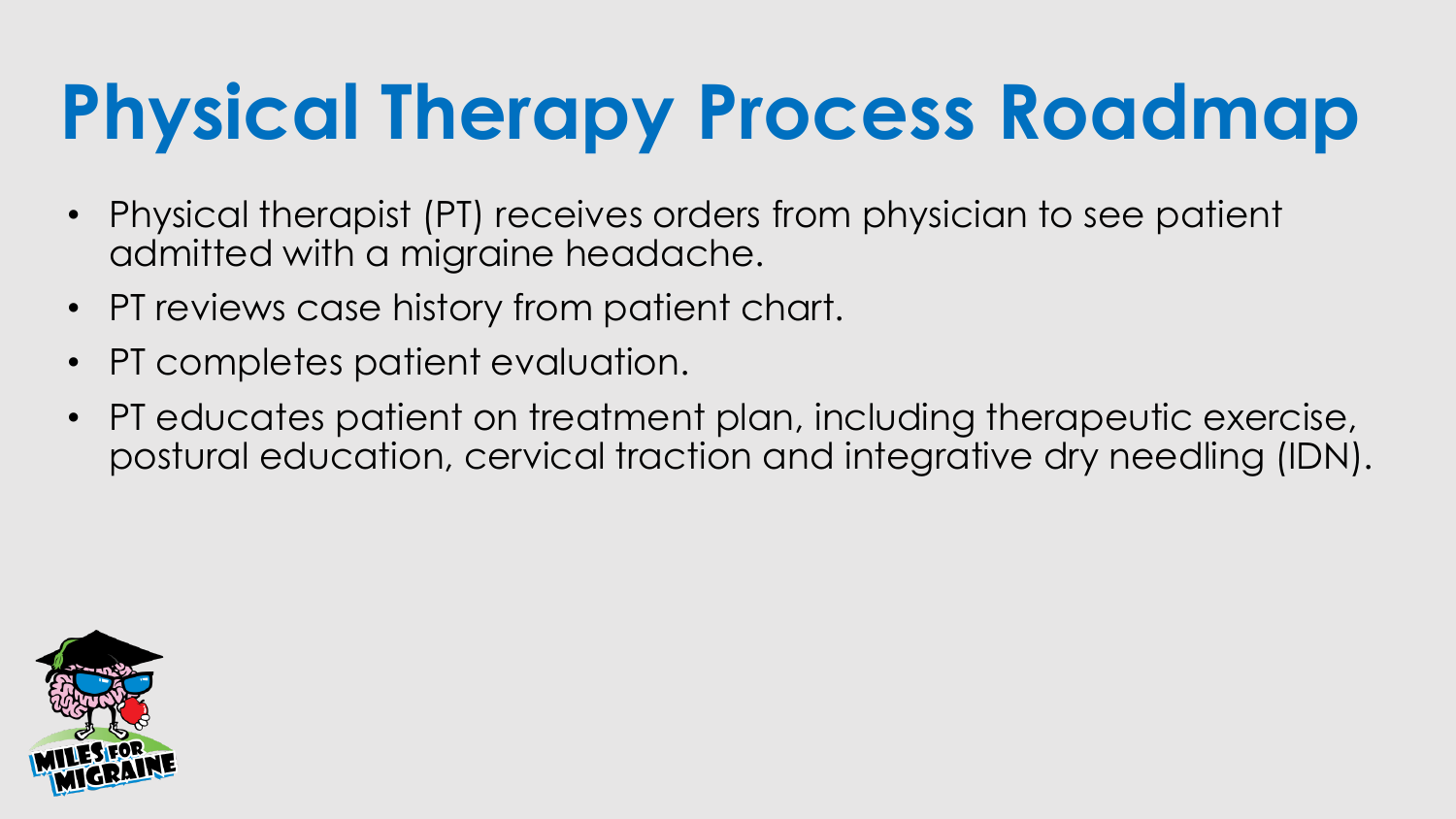## **Sample Patient Case History**

- Summary
	- A 22 year old female patient admitted to the hospital with a history of chronic migraine headaches since age 12. Patient now complains that her headaches are getting worse, and have increased in frequency to greater than 15 days a month. Patient also complains of pain over her forehead and above her ears, deep pain over her eyebrows, and the back of her head. Patient works part-time as a cashier at a grocery store, and is a full-time student at a local college. Patient reports that she has had to miss classes several times a month due to her headaches.

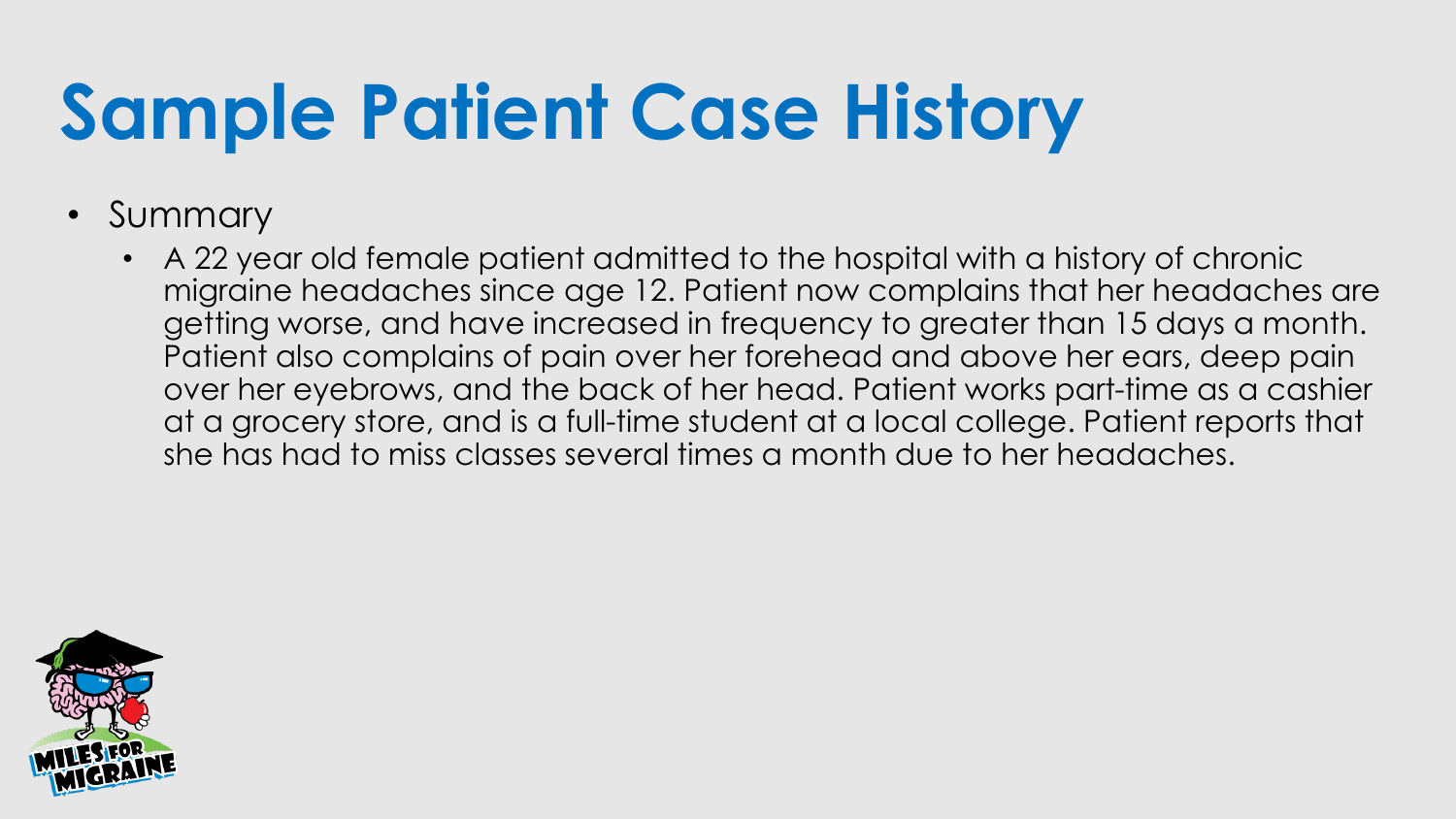#### **PT Evaluation: Examination**

- Examination
	- Review patient case history with the patient
	- Systematic gathering of data from the past and the present related to current medical diagnosis
	- Description of current condition
	- Personal and environmental factors including social history, employment, and work (job/school)
	- General health status
	- Social and health habits
	- Family history
	- Current and previous functional status, including activity and participation
	- Co-existing conditions that might have implications for management
	- Screening/initial testing of the status of musculoskeletal, neuromuscular and cardiovascular/pulmonary and integumentary systems

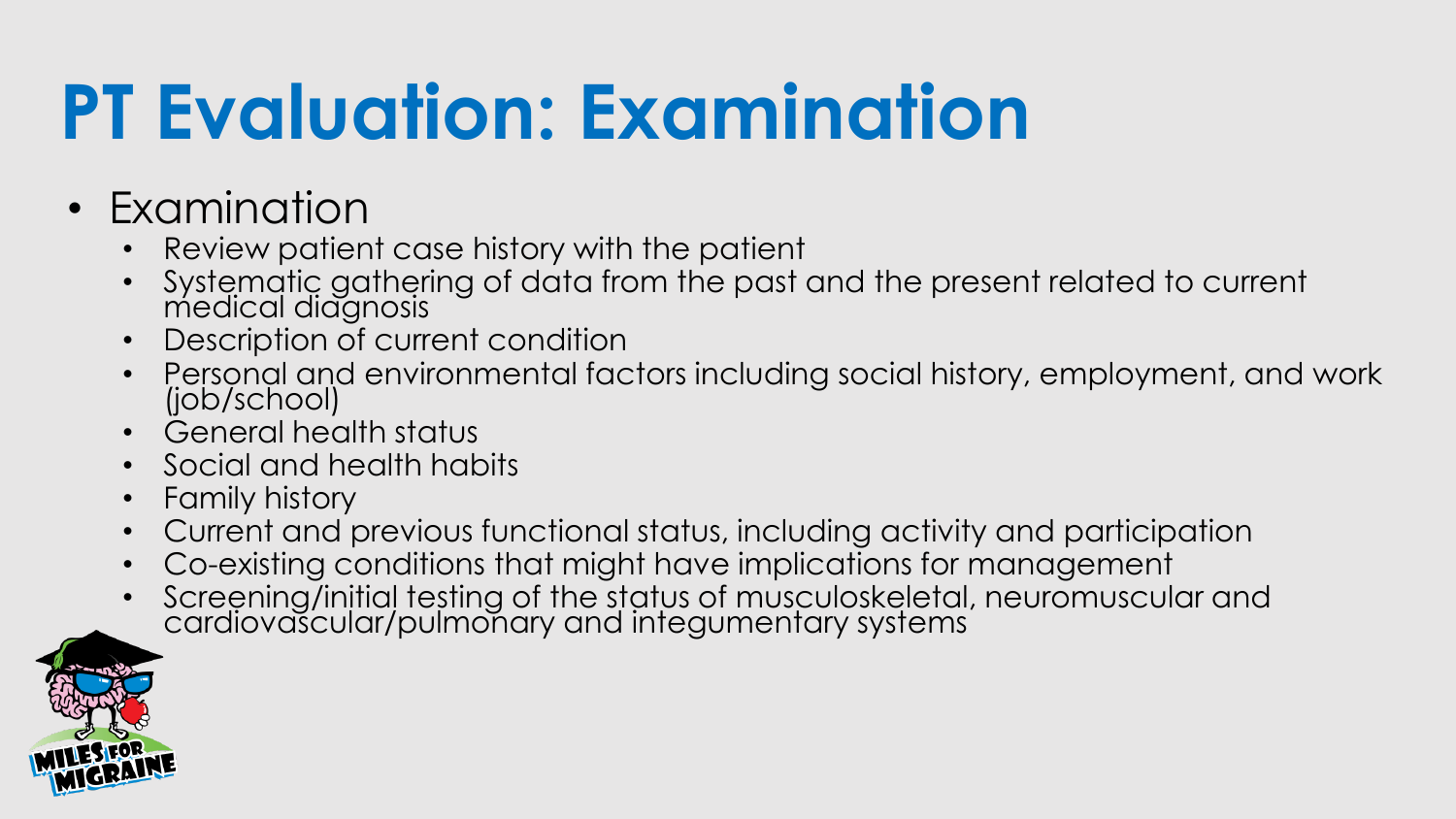## **PT Evaluation: Objective**

- Tests and Measures:
	- Range of motion (ROM) of the cervical spine, shoulders, postural assessment
	- Strength assessment
	- Functional mobility and gait
- Assessment
	- Based on the information gathered from the history, examination, tests, and measures, the physical therapist determines which intervention is appropriate for this patient/client.
- Goals
	- The prognosis is the likelihood of achieving a particular outcome including a prediction of levels of improvement that should be reached at specific intervals during the course of therapy. Prognosis may be reflected in the goals established by the physical therapist and patient/client.

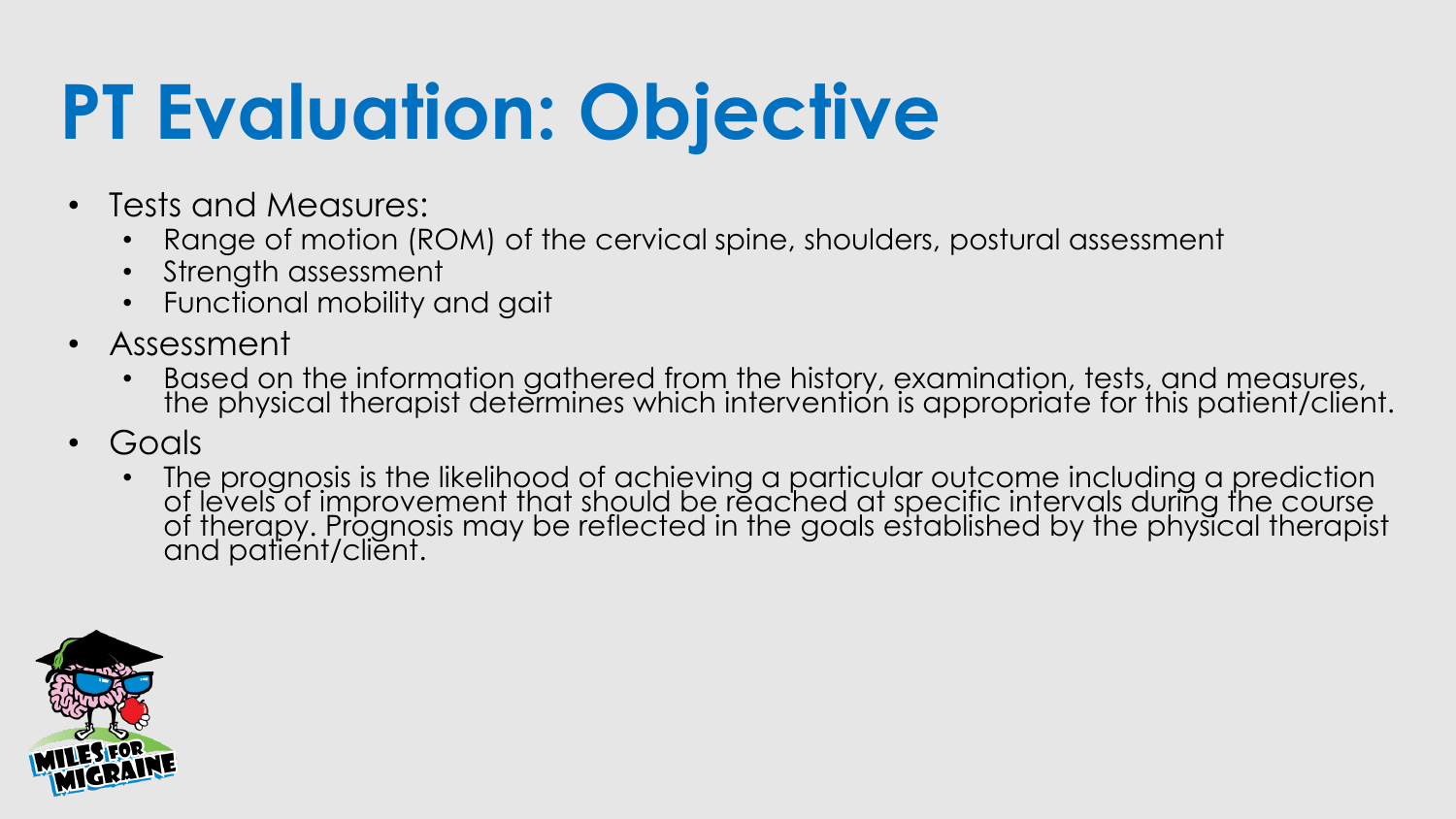## **The Practice of Dry Needling**

- Integrative Dry Needling (IDN)
	- IDN is a therapeutic modality for soft tissue dysfunction that involves soft tissue injuries including tissue inflammation, sensitized nerve tissue, scar tissue formation, tissue adhesion, deficiency of blood and lymphatic circulation.
	- Requirements to Practice:
		- Clinical practice of IDN is standardized, quantified, reproducible, and prognosis is reliably predictable.
		- Requires 25-50 hours of face-to-face supervised practice including special training in safety issues.
		- To be IDN certified, one must have 4-5 years of education in physical therapy or medical school.

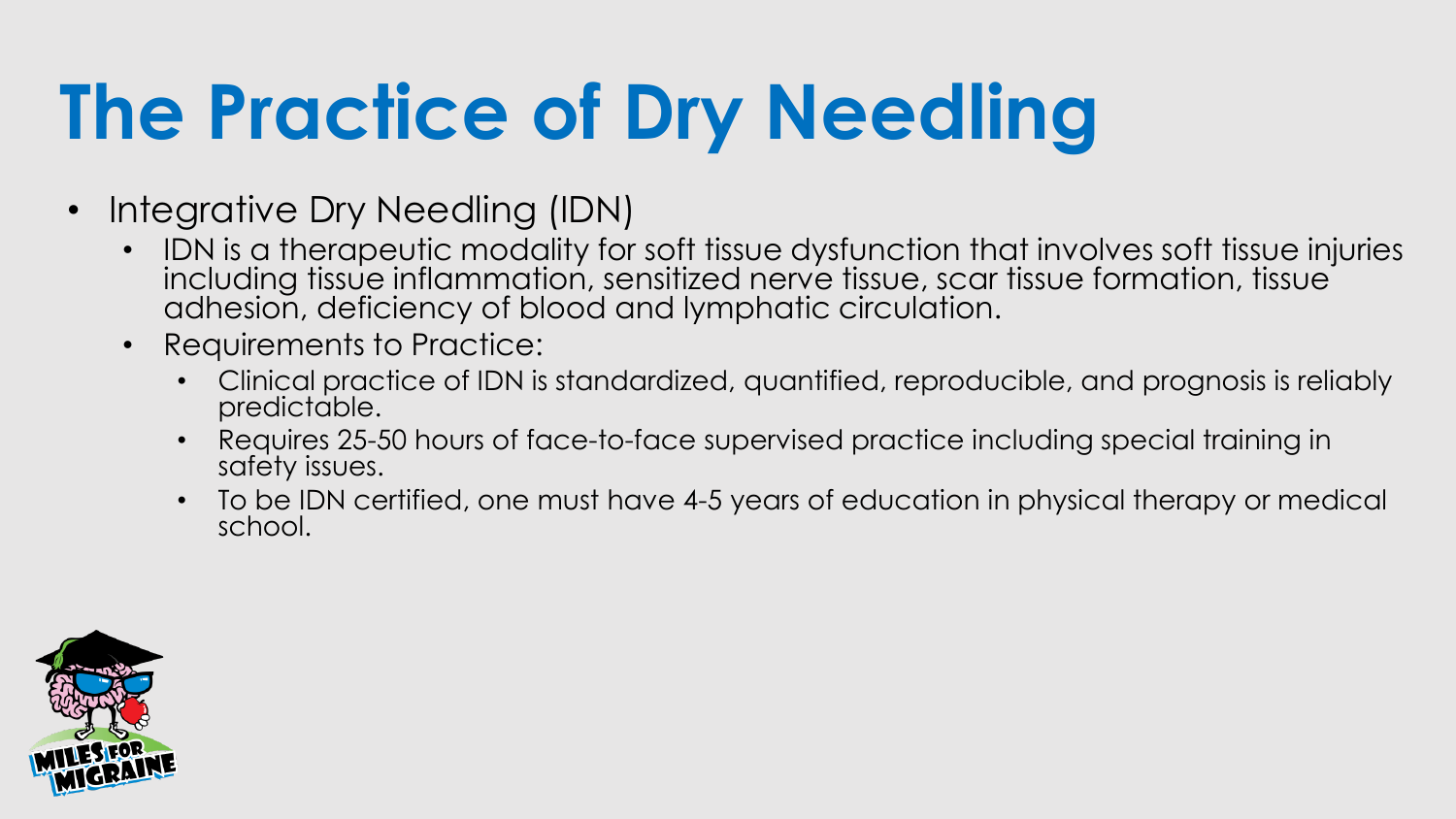## **The Objective of Dry Needling**

- Physiological Target of Integrative Dry Needling (IDN)
	- IDN process is invasive and works to restore both local tissue homeostasis and systemic homeostasis (reducing both physical and physiological stress).
		- Physical stress means muscular which creates biomechanical imbalance such as joint and posture imbalance.
		- Physiological stress includes physiological dysfunction such as inflammation, tissue ischemia.

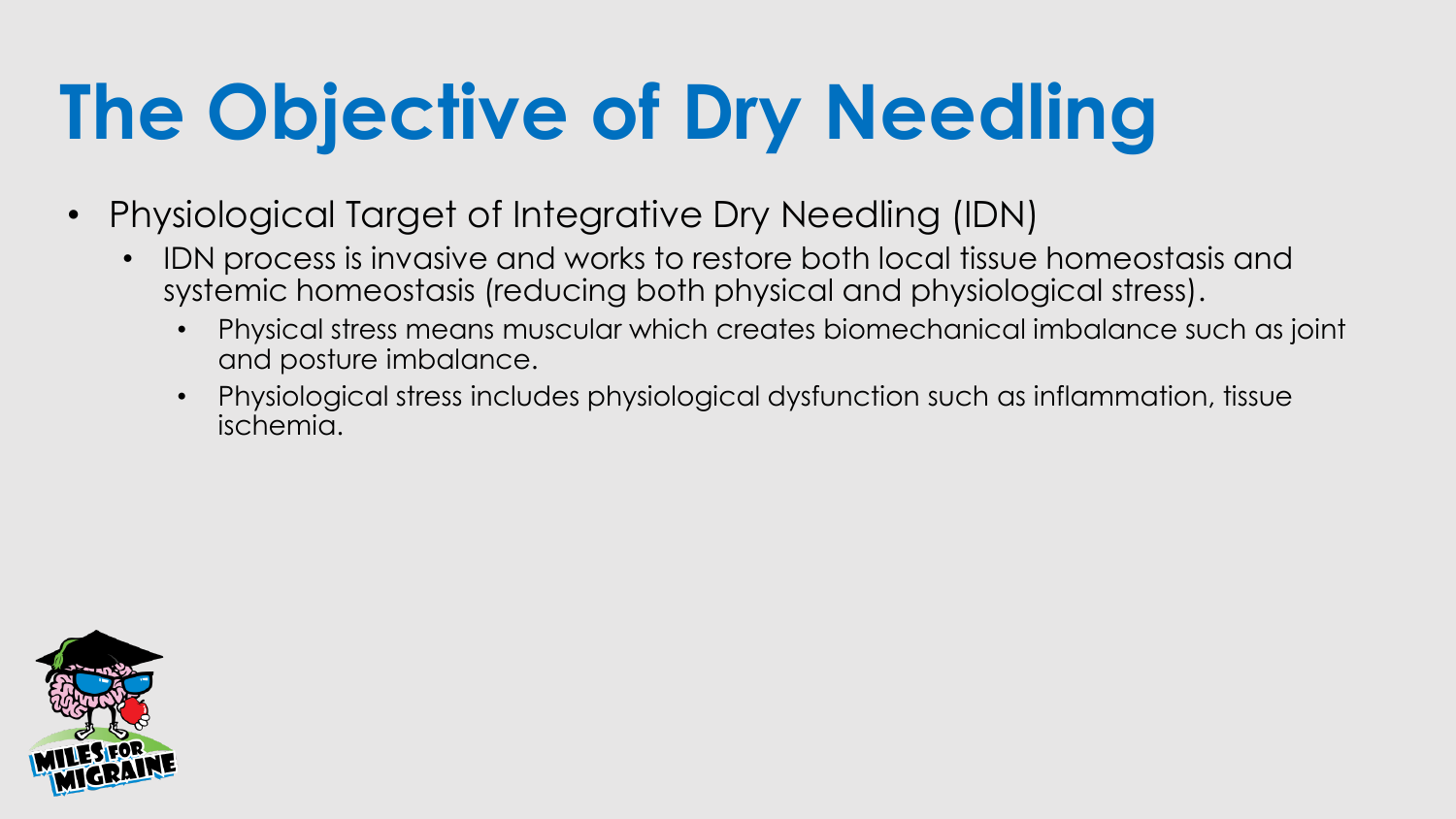## **How Dry Needling Works**

- Physiological Mechanism of Integrative Dry Needling (IDN)
	- IDN creates both local and systemic therapeutic effects.
		- Electrical percutaneous stimulation further increases the efficacy of manual needling by rhythmic vibration of the tissues.
	- IDN itself does not treat diseases but restores tissue homeostasis by activating the process of biological self-healing and self-repair physiology.
	- IDN anti-inflammatory process involves balancing the sympathetic nervous system by creating a balance between the vasodilators (adenosine and nitric oxide) and vasoconstrictors (superoxide and many others).

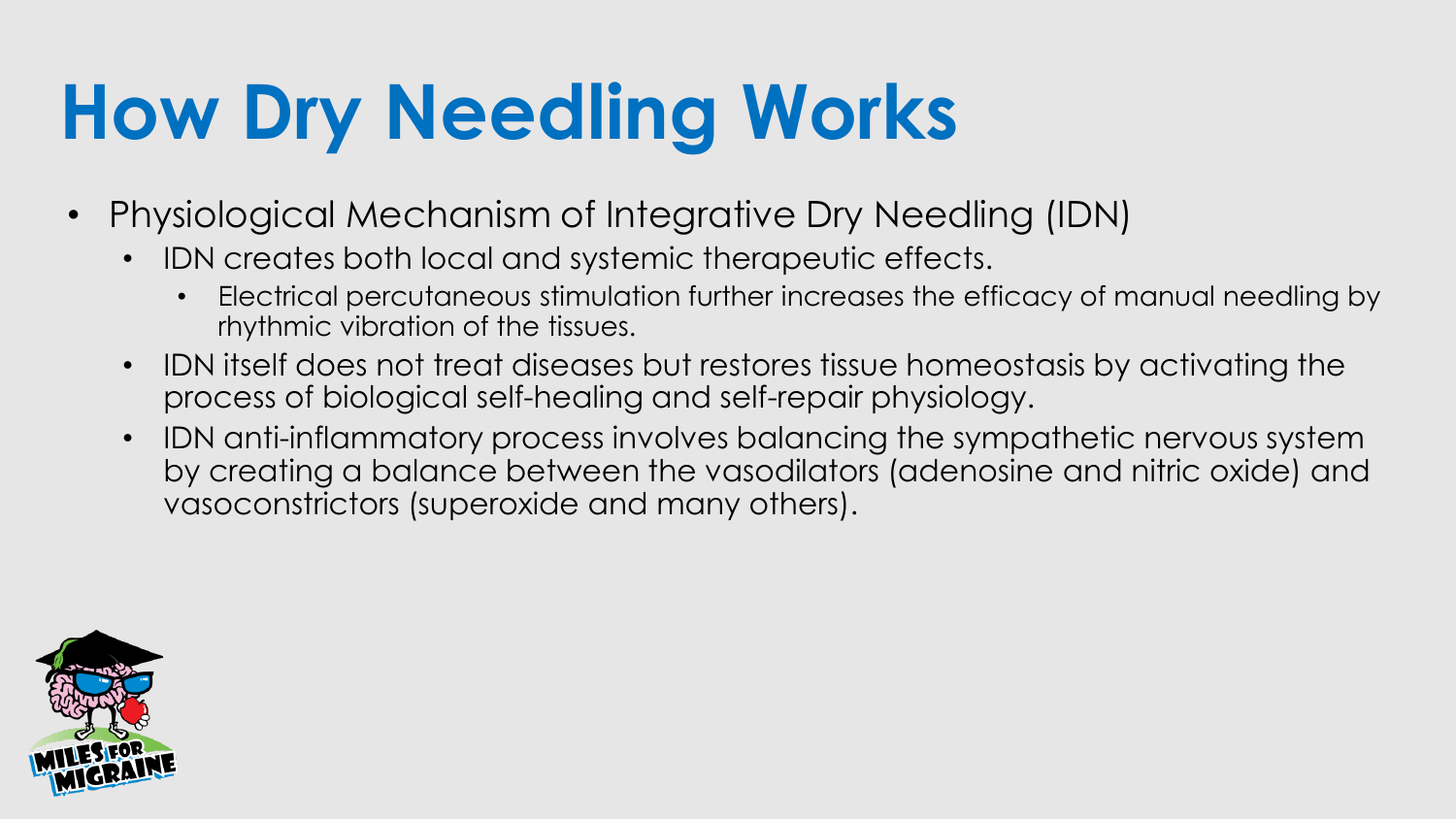## **Limitations of Dry Needling**

- Clinical Limitations of Integrative Dry Needling (IDN)
	- IDN Therapy is a process of physiological adjustment to normalize homeostasis in order to promote self healing. However, as the severity of pathological condition increases, the self-healing potential of the patient decreases.
	- If the patient's self-healing potential is severely hindered, the response to IDN may be limited.

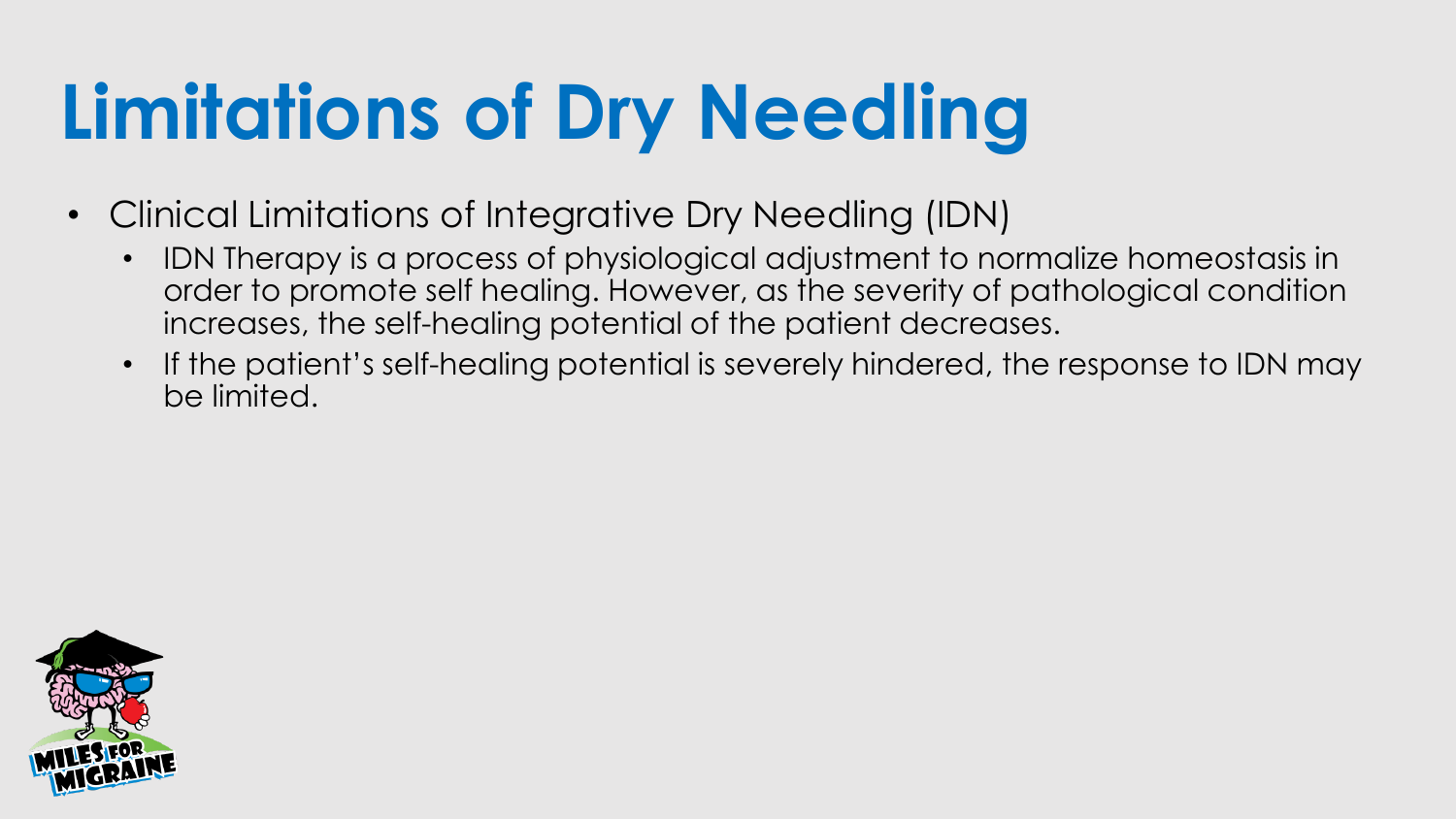## **Possible Risks of Dry Needling**

- Risks and Cautions of Dry Needling
	- Any allergic reaction to the needle
	- Syncope caused by emotional stress and fear of pain
	- Hematoma muscle bruising
	- When infection is present, dry needling is to be avoided.
	- Increased muscle spasms, increased pain and muscular edema can occur.
	- Nerve injury, injury to vein or artery insult to spinal cord are all rare but may occur.

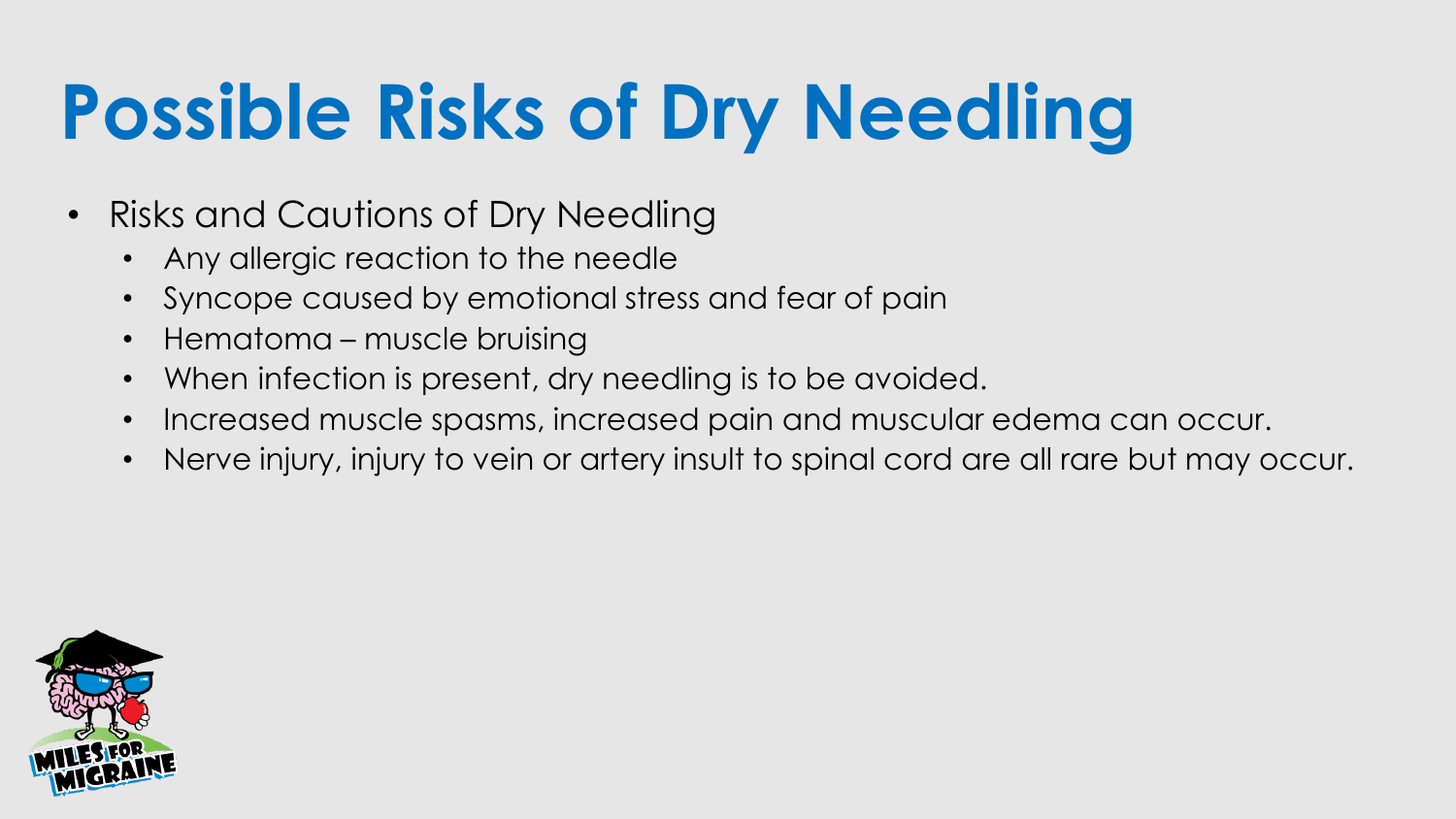## **Contraindications of Dry Needling**

- Contraindications of Dry Needling
	- Open wounds or broken skin should be avoided.
	- Malignancies
	- Aneurysm
	- Hematomas
	- Arteriosclerosis
	- Osteoporosis
	- Prosthetic implants and implant devices increased risk of infection

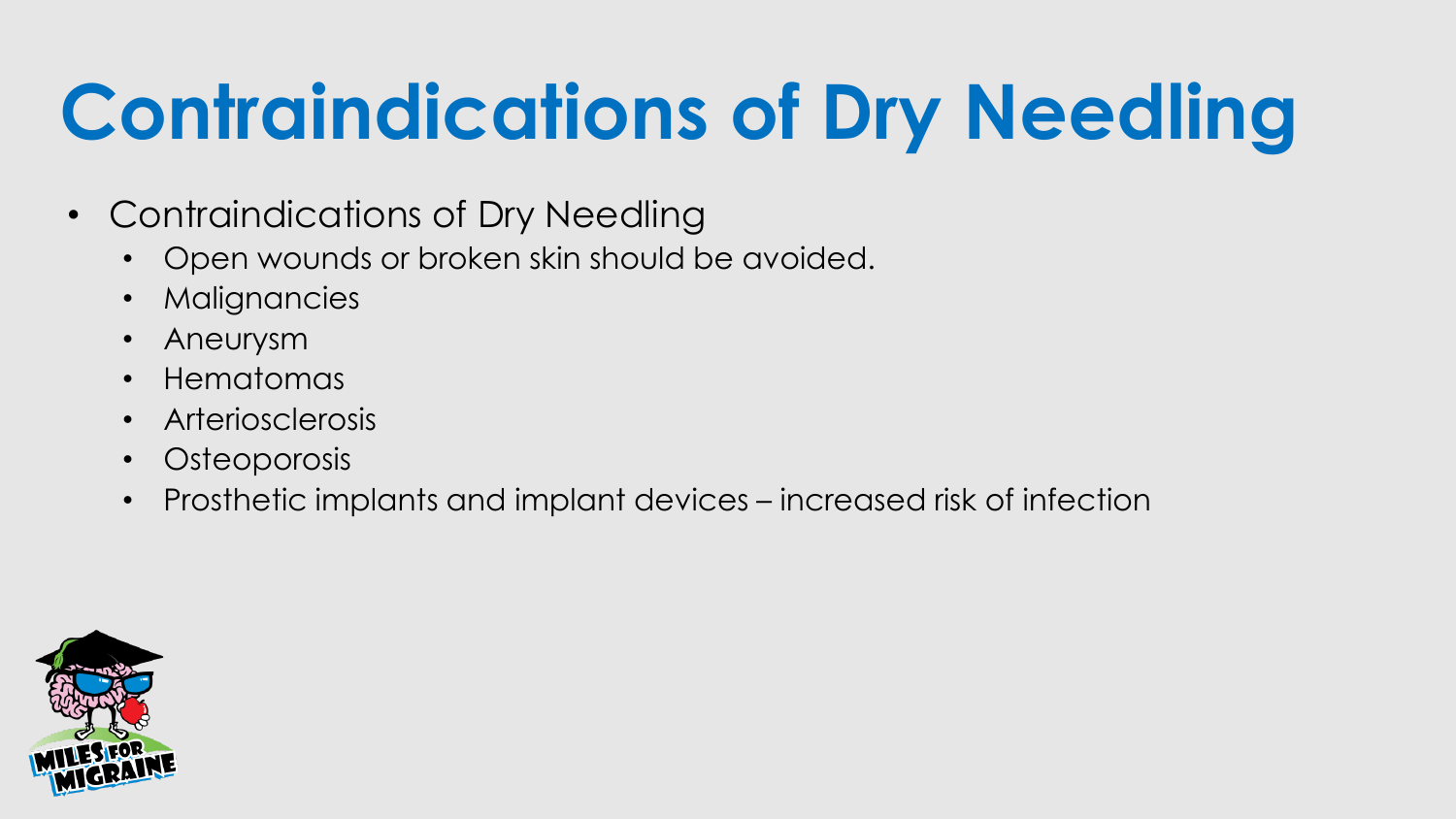### **IDN for Migraine Headaches**

- Muscles to be treated with IDN for migraine headaches
	- Occipitofrontalis
		- Strong fascial connection between occipitalis and frontalis (galea aponeurotica)
		- Occipitalis (back of the head)
			- Tension headaches can be caused by spasms in muscles at the back of the head, neck and shoulders. Tightness in the hamstrings, plantar fascia of the lower extremities can also cause increasing tension in the back of the head with resulting tension headaches.
		- Frontalis (front of the head)
			- Tension anywhere in posterior back down the kinetic chain can lead to shortening of the galea aponeurotica resulting in tension headaches
	- Upper Trapezius
		- Myofascial trigger points here lead to tension headaches, with sharp pain felt in the temporal bone and into the masseter, behind the eye and ear (on the same side), and along the side of the neck.

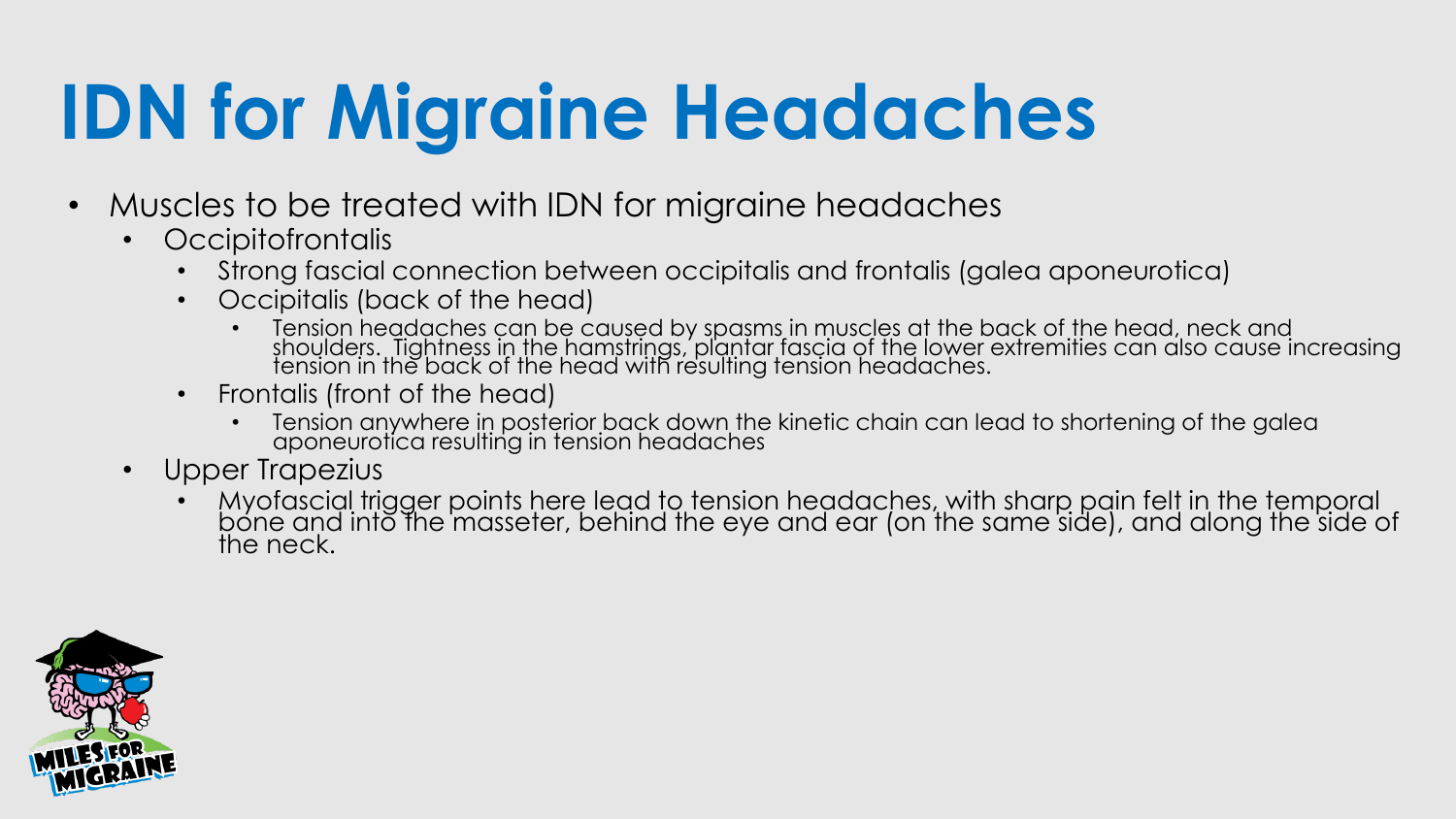#### **IDN for Migraine Headaches**

- Muscles to be treated with IDN for migraine headaches
	- Temporalis (side of the head front and behind the ears)
		- Pain is felt above the ear and over the forehead on the side of tight muscle
		- Forward head posture also increases tension in this muscle
		- An over-developed Upper Trapezius can also be a contributor to the problem associated with both Temporalis and Masseter
		- Muscles of the neck, face and head are important in the global muscle function of the body
		- Habits such as chewing gum can cause repetitive stress and strain to this area
		- This muscle is considered beneficial to be treated in almost all patients with headaches.
	- Masseter
		- Forward-head posture puts masseter under undue stress
		- Changes in suboccipital muscles lead to changes in the head and face muscles.
		- Pain is referred into the eyebrow, upper and lower jaw (not toothache)
		- Masseter tightness is significant contributor to headaches.